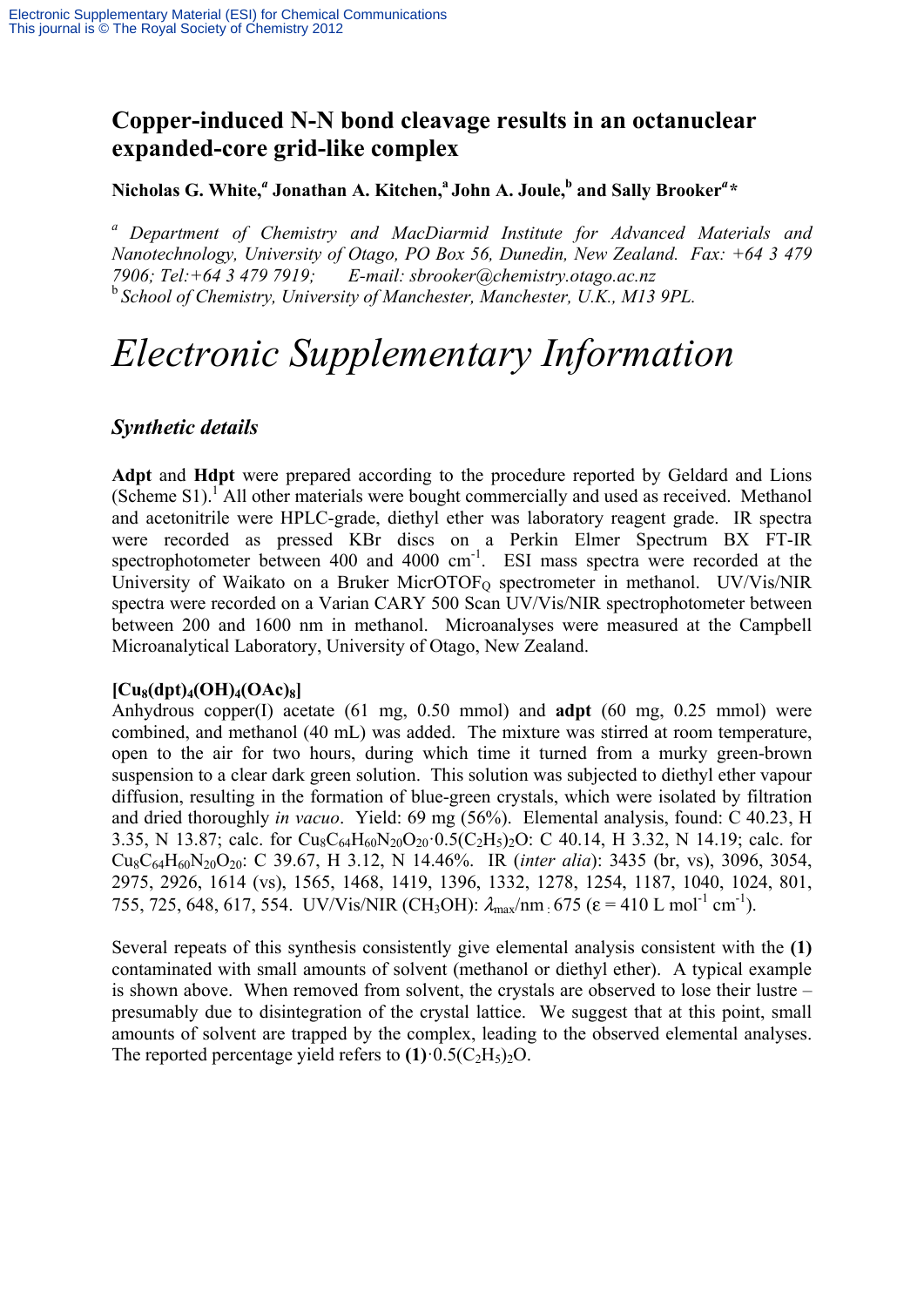#### **[Cu4(dpt)2(OH)(OMe)(OAc)4]·H2O**

**Hdpt** (50 mg, 0.22 mmol) was dissolved in methanol (20 mL). To this clear colourless solution was added dropwise with stirring a suspension of copper(II) acetate hydrate (89 mg, 0.44 mmol) in methanol (10 mL). The resulting blue solution was stirred at room temperature, open to the air for one hour before a drop of triethylamine was added. This afforded no discernable colour change. The blue solution was subjected to diethyl ether vapour diffusion, resulting in the formation of blue powder and a few blue single crystals (removed for X-ray crystal structure determination), which were isolated by filtration and dried *in vacuo*. Yield: 82 mg (73%). Elemental analysis, found: C 39.61, H 3.39, N 14.04; calc. for Cu4C33H32N10O10·H2O: C 39.60, H 3.42, N 13.99%. IR (*inter alia*): 3417 (br, vs), 3095, 2927, 1614 (vs), 1509, 1468, 1419, 1397, 1332, 1279, 1255, 1188, 1041, 1024, 801, 755, 749, 725, 705, 660, 647, 617, 555.



**Scheme S1.** Synthesis of **adpt** and **Hdpt**. *Reagents and conditions: (a) N<sub>2</sub>H<sub>4</sub>·H<sub>2</sub>O, reflux (6) hrs); (b) 1 M HCl*(aq), reflux (0.5 hr); (c) HNO<sub>3(aq)</sub>, NaNO<sub>2(aq)</sub> 5 °C – reflux, 10 mins, then  $\overline{NH_4OH_{(aq)}}$ .<sup>1</sup>

# *Crystallography*

**Complex 1:** All non-hydrogen atoms except disordered methyl group of one acetate moiety were refined anisotropically. One of the acetate groups is disordered, due to the terminal methyl group rocking backwards and forwards; this was modelled by having two equal occupancy sites for C(34) and the three hydrogen atoms attached to it H(34a-c) (alternative sites C(35) and H(35a-c). Figures 2, 3 and S1 show only the C(34) position of this group. Hydrogen atoms were placed at calculated positions and refined using a riding model except for those of the hydroxide groups which were located from difference maps, their bond lengths idealised, and then the atom positions fixed (using AFIX 01).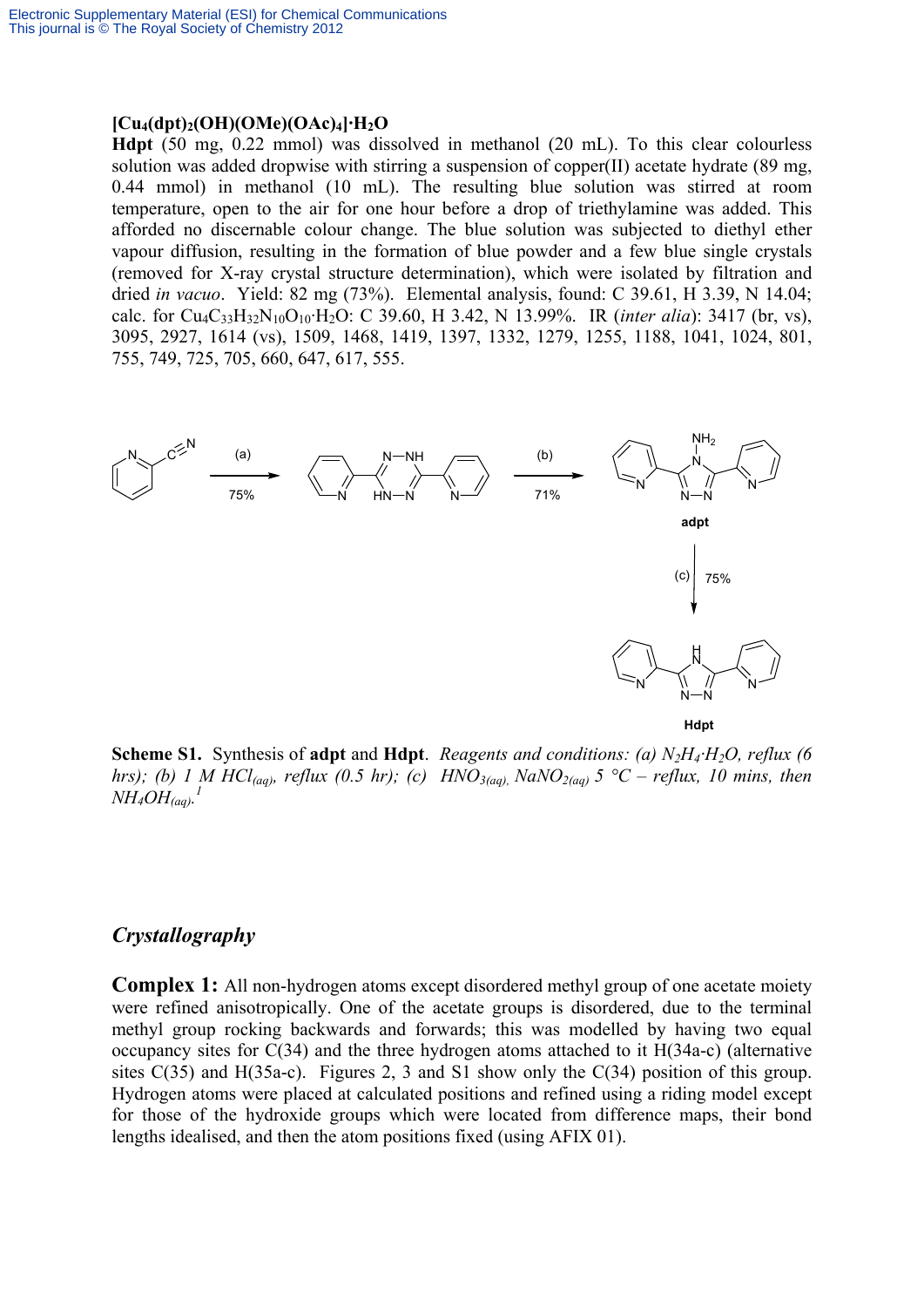**Complex 2:** All non-hydrogen atoms were refined anisotropically. Hydrogen atoms were placed at calculated positions and refined using a riding model except for OH protons on the hydroxide and interstitial methanol molecules which were located from difference maps and fixed in place (using AFIX 01).



**Fig S1.** Perspective view of asymmetric unit of  $\left[\text{Cu}_8(\text{dpt})_4(\text{OAc})_8(\text{OH})_4\right]$  (1). Hydrogen atoms, except hydroxide protons, and minor site of disordered methyl group are omitted for clarity. Symmetry generated atoms are shown as dotted bonds; symmetry operations: a), x,  $3/2-y$ ,  $\frac{1}{2}$ -z; b)  $3/2$ -x, y,  $\frac{1}{2}$ -z.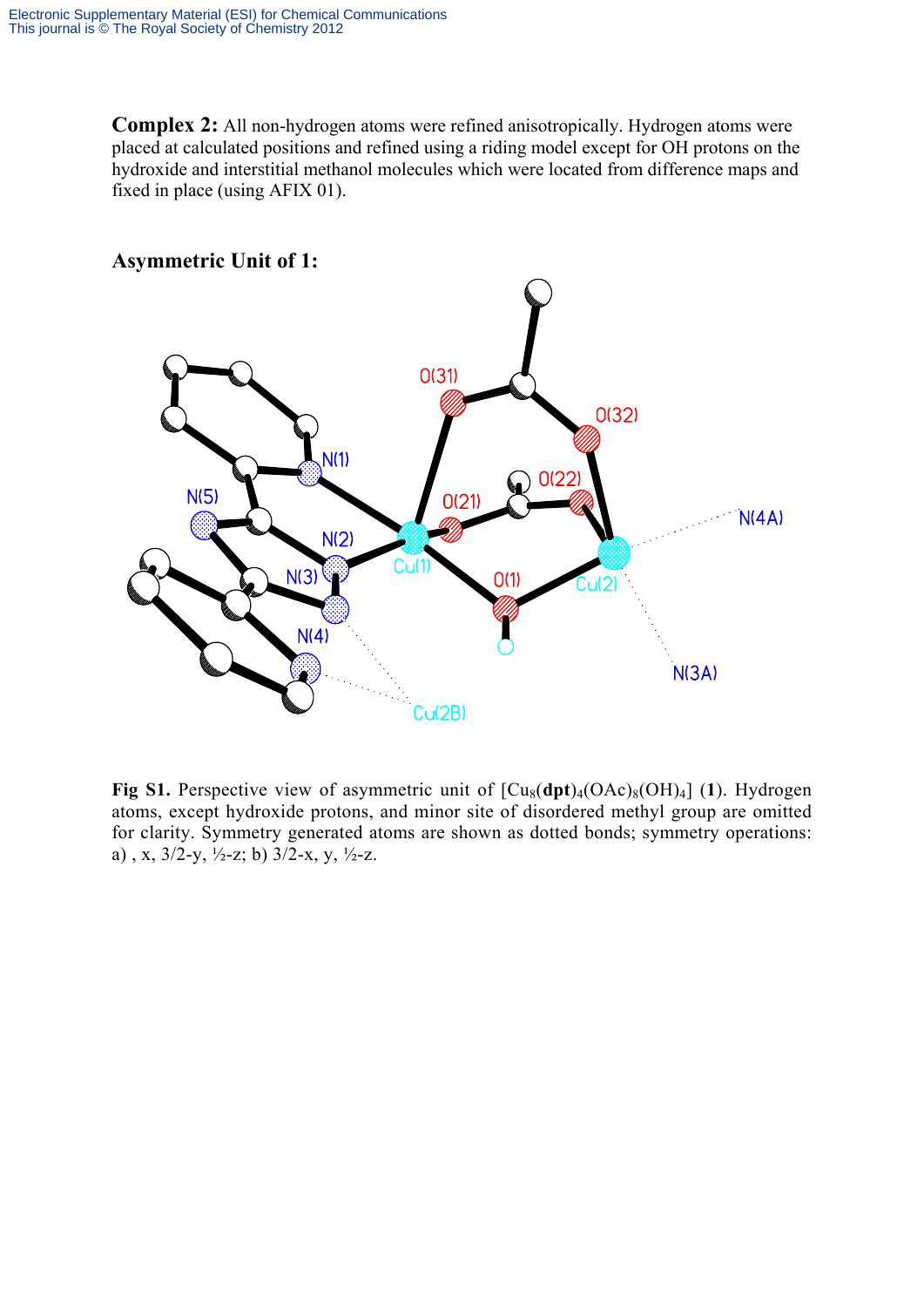

**Fig. S2.** Hydrogen-bonding interactions in central square of  $\left[\text{Cu}_8(\text{dpt})_4(\text{OAc})_8(\text{OH})_4\right]$  1. Only copper ions and bridging hydroxide moieties are shown. O...O = 2.689(9) Å, O...H = 1.84 Å,  $\langle O(1) - H(1x) \dots O(1a) = 169.4^\circ$ . Symmetry operations used to generate equivalent atoms: a), x,  $3/2-y$ ,  $\frac{1}{2}$ -z; b)  $3/2$ -x, y,  $\frac{1}{2}$ -z; c)  $3/2$ -x,  $3/2$ -y, z.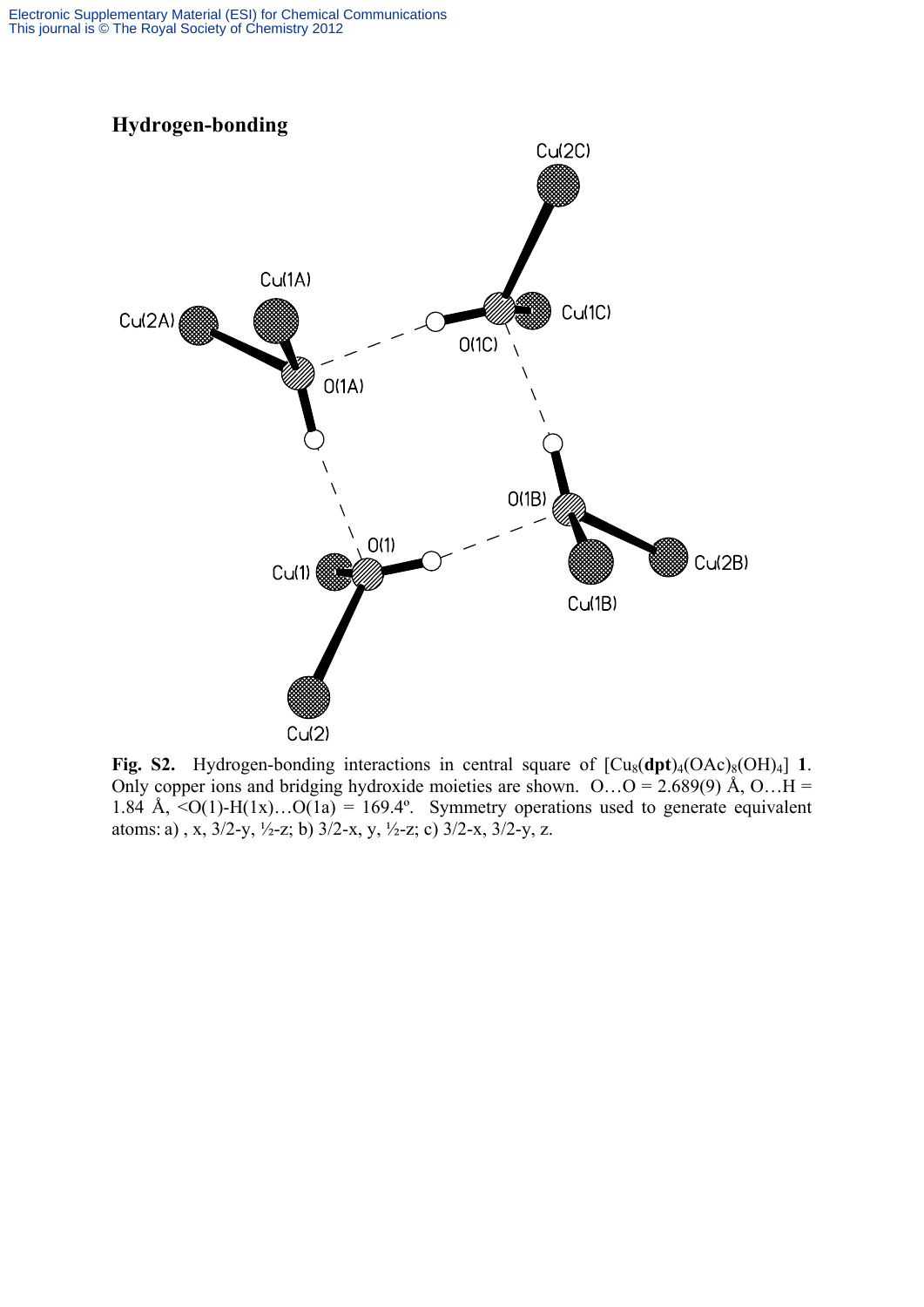## *Literature Mechanisms*



Fig. S3. Previously reported oxidative additions of compounds similar to adpt.<sup>2-3</sup>



**Fig. S4.** Synthesis of 1,1′-azobis(tetrazole) and subsequent decomposition in solution with release of nitrogen gas.<sup>4</sup>



**Fig. S5.** Synthesis of 1,4-bis-[1-methyltetrazol-5-yl]-1,4-dimethyl-2-tetrazene and subsequent decomposition upon pyrolysis with release of nitrogen gas.<sup>5</sup>



**Fig. S6.** Zhang and Jiao's proposed mechanism of copper-catalysed oxidative addition of aryl  $amines.<sup>6</sup>$